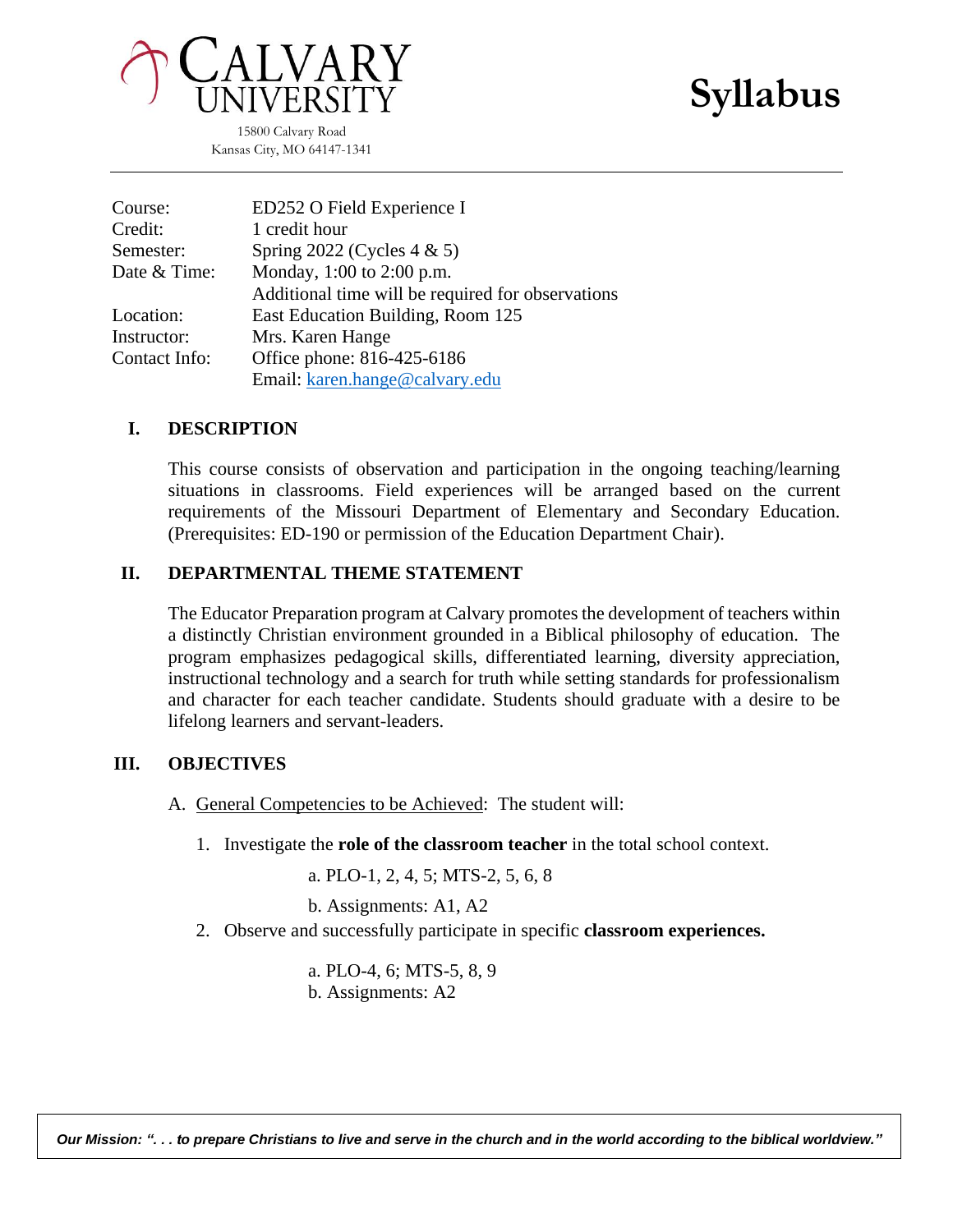- B. Specific Competencies to be Achieved: The student will:
	- 1. Identify specific **characteristics of a master teacher** as he/she fulfills his/her daily tasks and routines.

a. PLO-3, 6; MTS-5, 6, 7 b. Assignments: A1, A2

2. Gain insight into the **daily operations** of a classroom.

a. PLO-3, 6; MTS-2, 4, 5 b. Assignments: A2

3. Begin to formulate a **classroom management** policy for the future.

a. PLO-1, 3, 4; MTS-5, 6, 9 b. Assignments: A1, A2

4. Recognize **diversity in students** and teaching strategies used to meet their needs.

a. PLO-1, 3, 4; MTS-2, 6 b. Assignments: A2

5. Understand the role and significance of education and instruction relative to different **types of school environments**.

> a. PLO-1, 2, 4, 6; MTS-1, 2, 3, 5 b. Assignments: A1, A2

#### **IV. MATERIALS:**

A. Bible (Please refer to Course Policies.)

B. There will be no textbook for this course.

#### **V. REQUIREMENTS**

#### A. **Activity Assignments:**

- 1. *Participation in Discussion Sessions*: All students must attend the arranged university class sessions. During these sessions, students will receive information regarding the arrangements of field experiences. In addition to receiving information, students are expected to participate in class activities which may include sharing their Reflective Journal observations, leading a group discussion, or sharing a case study related to their observations.
- 2. *Observations*: Students will complete 30 clock hours of observation. The course instructor will arrange for some group visits. Students will be responsible to independently complete the remainder of the observations. All classroom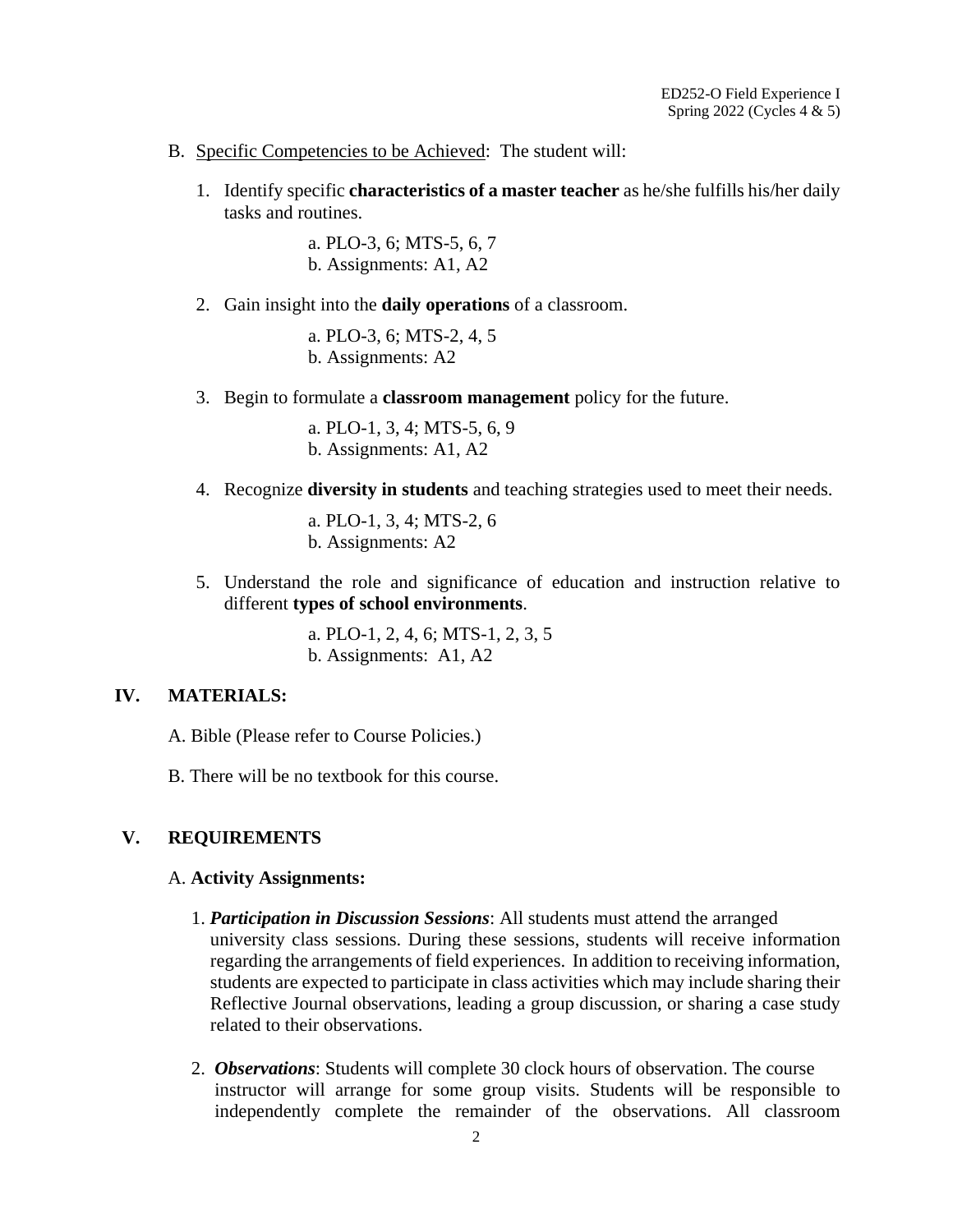observations must comply with the current requirements of the Missouri Department of Elementary and Secondary Education.

Before beginning classroom observations, students must complete: 1) a background and fingerprint check, and 2) the Application for ED-252 Field Experience I Form.

#### C. **Written Assignments:**

*Journal of Observed Experiences for ED252 Field Experience I*: Reflective practice is an important concept and an expectation by DESE for all Missouri certified teachers. As you spend time in the classroom, use the concepts introduced in this course to record systematic observations of the various educational settings that you visit.

*Reflection Summary of Field Experience I*: After completing the 30 hours of observational experience, students will have visited several different schools and seen many different teaching styles and classroom dynamics. As a culminating activity, students will write a reflection paper of 3-4 pages that discusses their thoughts on the different school environments that they have observed.

## **VI. METHODS**

### **A. Teaching and Learning**

- 1. Reading
- 2. Observations
- 3. Journal
- 4. Practicing skills
- 5. Discussions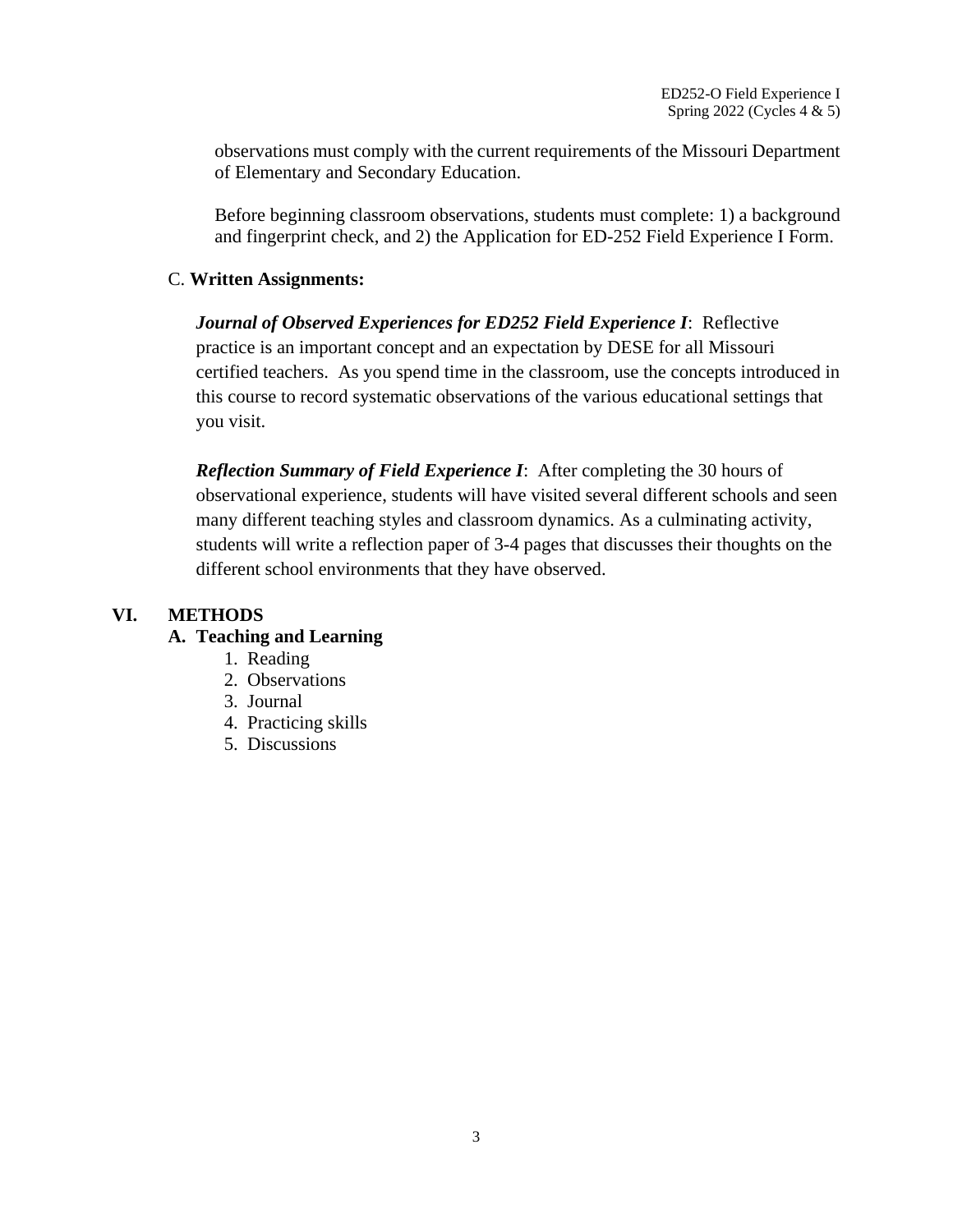#### **B. Grading**

**1. Weight given to assignments:**

| <b>Assignments:</b>                             | Points:                    |
|-------------------------------------------------|----------------------------|
| 30 Hours of Observation & Summary Reports       | 50                         |
| <b>Reflection Summary of Overall Experience</b> | 30                         |
| <b>Participation in Discussion Sessions</b>     | $20(2 \times 10$ sessions) |
| <b>Total:</b>                                   | 100 points                 |

#### **2. Late Assignments**

Late assignments may be penalized at the discretion of the instructor.

#### **1. Letter / Numerical Grade Scale**

The grading scale listed in the current University Catalog will be used for this course.

#### **VII. COURSE POLICIES**

*Students in the Teacher Education Department at Calvary University are also to abide by the policies listed in the Educator Preparation Program Handbook.* 

#### **A. Grade Requirements**

Education majors must maintain a high standard for GPAs to successfully complete their program. Educations majors must maintain a 3.0 GPA in Professional Education and Content Area coursework. *This course must be passed with a grade of "C" or higher depending on the student's GPA in Professional and Content Area courses. Receiving a grade lower than a "C" will mean that this course must be repeated.*

#### **B. The Bible as Required Textbook**

The Bible is a required textbook in every course at Calvary University. To facilitate academic level study, students are required to use for assignments and research an English translation or version of the Bible based on formal equivalence (*meaning that the translation is generally word-for-word from the original languages*), including any of the following: New American Standard (NASB, English Standard Version (ESV), New King James (NKJV), or King James (KJV). Other translations and versions based on dynamic equivalence (*paraphrases and thought-for-thought translations like NLT and NIV*) may be used as supplemental sources. Please ask the professor if you have questions about a particular translation or version.

#### **C. Academic Honesty**

*Plagiarism is defined as copying any part of a book or paper without identifying the author. This also includes taking another person's ideas and presenting them as your own. All papers must be submitted in APA format and submitted to Turnitin prior to uploading onto Canvas.*